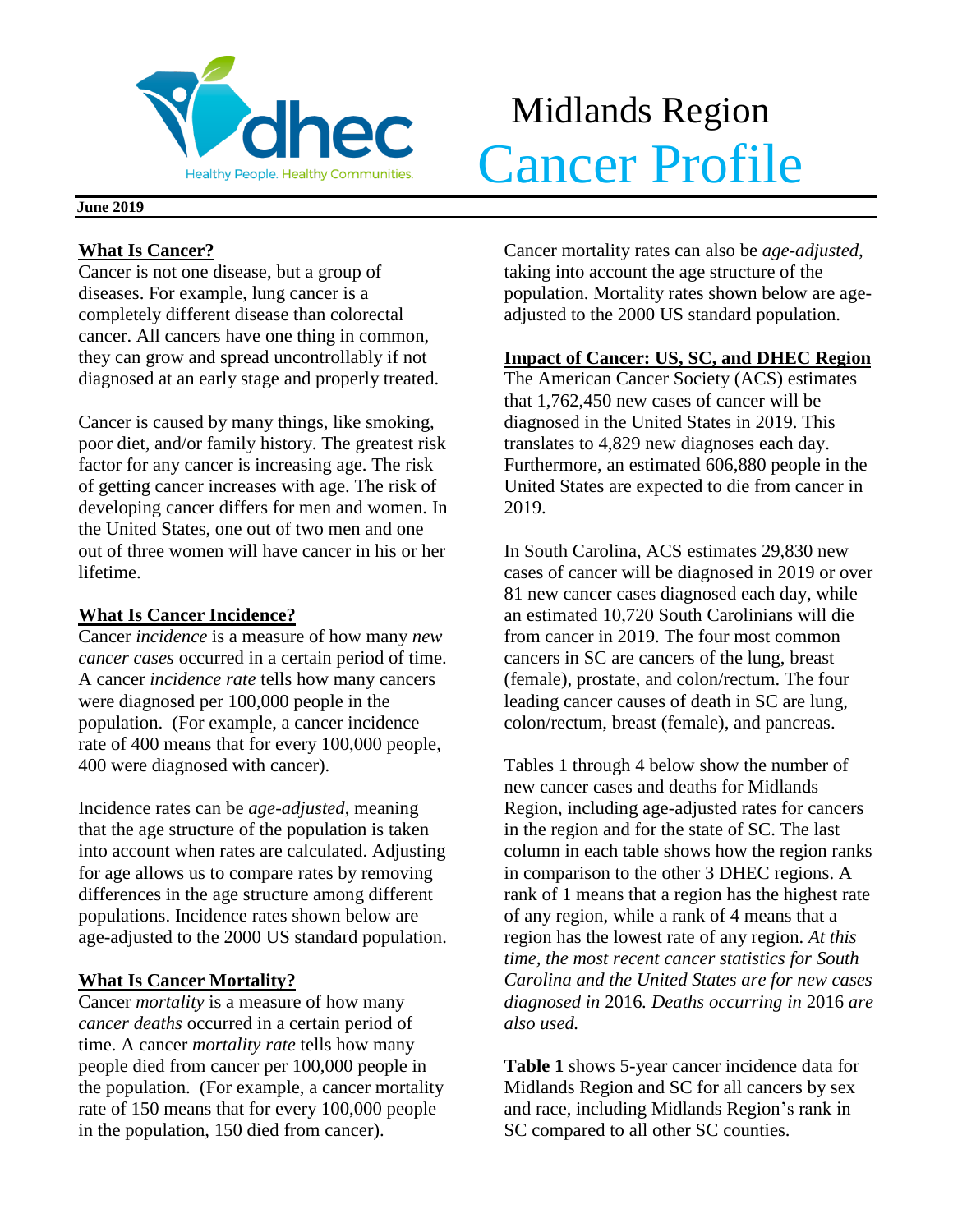| Table 1. Cancer Incidence by Sex and Race, |
|--------------------------------------------|
| 2012-2016, Midlands Region and South       |
| Carolina*                                  |

|        | SС     | Midlands Region |          |           |
|--------|--------|-----------------|----------|-----------|
|        | 5-year | 5-year          | new      | <b>SC</b> |
|        | rate   | rate            | $cases*$ | rank      |
| all    | 457    | 448             | 7193     | 4         |
| male   | 515    | 502             | 3670     | 3         |
| female | 416    | 410             | 3523     | 3         |
| white  | 459    | 444             | 5246     | 4         |
| black  | 452    | 456             | 1817     | 3         |

\***Counts are annual averages based on 5 years of data.** 5-year rates are per 100,000 age-adjusted to the 2000 US standard population. Statistics do not include *in situ* cancers, except for bladder. Source: SC Central Cancer Registry. ~ Statistic could not be calculated (small counts).

**Table 2** shows 5-year cancer mortality data for Midlands Region and SC for all cancers by sex and race, including Midlands Region's rank in SC compared to all other SC counties.

Table 2. Cancer Mortality by Sex and Race, 2012- 2016, Midlands Region and South Carolina\*

|        | SС             | Midlands Region |                  |            |
|--------|----------------|-----------------|------------------|------------|
|        | 5-year<br>rate | 5-year<br>rate  | lives<br>$lost*$ | SС<br>rank |
| all    | 171            | 174             | 2732             | 2          |
| male   | 214            | 216             | 1461             | 2          |
| female | 141            | 145             | 1271             | 2          |
| white  | 166            | 168             | 1980             | 2          |
| black  | 193            | 200             | 731              | 1          |

\***Counts are annual averages based on 5 years of data.** 5-year rates are per 100,000 age-adjusted to the 2000 US standard population. Sources: SC Central Cancer Registry and SC Vital Records. ~ Statistic could not be calculated (small counts).

**Table 3** shows 5-year cancer incidence data for Midlands Region and SC for selected cancers, including Midlands Region's rank in SC compared to all other SC counties.

| Table 3. Cancer Incidence for Selected Cancers, |
|-------------------------------------------------|
| 2012-2016, Midlands Region and South Carolina*  |

|                 | SC     | Midlands Region |          |      |  |
|-----------------|--------|-----------------|----------|------|--|
| cancer          | 5-year | 5-year          | new      | SС   |  |
|                 | rate   | rate            | $cases*$ | rank |  |
| breast          | 129    |                 |          |      |  |
| (female)        |        | 132             | 1131     | 1    |  |
| prostate        |        |                 |          |      |  |
| (male)          | 115    | 114             | 903      | 3    |  |
| $l$ ung/        |        |                 |          |      |  |
| <b>bronchus</b> | 65     | 64              | 1047     | 3    |  |
| $\text{colon}/$ |        |                 |          |      |  |
| rectum          | 39     | 38              | 594      | 3    |  |
| pancreas        | 13     | 13              | 203      |      |  |

\***Counts are annual averages based on 5 years of data.** 5-year rates are per 100,000 age-adjusted to the 2000 US standard population. Statistics do not include *in situ* cancers, except for bladder. Source: SC Central Cancer Registry. ~ Statistic could not be calculated (small counts).

**Table 4** shows 5-year cancer mortality data for Midlands Region and SC for selected cancers, including Midlands Region's rank in SC compared to all other SC counties.

| Table 4. Cancer Mortality for Selected Cancers, |
|-------------------------------------------------|
| 2012-2016, Midlands Region and South Carolina*  |

|                 | <b>SC</b> | Midlands Region |         |               |  |
|-----------------|-----------|-----------------|---------|---------------|--|
|                 | 5-year    | 5-year          | lives   | SС            |  |
| cancer          | rate      | rate            | $lost*$ | rank          |  |
| breast          |           |                 |         |               |  |
| (female)        | 22        | 23              | 202     | 2             |  |
| prostate        |           |                 |         |               |  |
| (male)          | 22        | 24              | 139     | $\mathcal{L}$ |  |
| $l$ ung/        |           |                 |         |               |  |
| bronchus        | 47        | 46              | 747     | 3             |  |
| $\text{colon}/$ |           |                 |         |               |  |
| rectum          | 15        | 14              | 221     | 3             |  |
|                 |           |                 |         |               |  |
| pancreas        |           |                 | 174     | 3             |  |

\***Counts are annual averages based on 5 years of data.** 5-year rates are per 100,000 age-adjusted to the 2000 US standard population. Sources: SC Central Cancer Registry and SC Vital Records. ~ Statistic could not be calculated (small counts).

**Table 5** shows the percentage of cancers diagnosed in early and late stages of disease in **Midlands Region** and SC. Cancers diagnosed in late stages lessen the potential for successful treatment and raise the risk of premature loss of life.